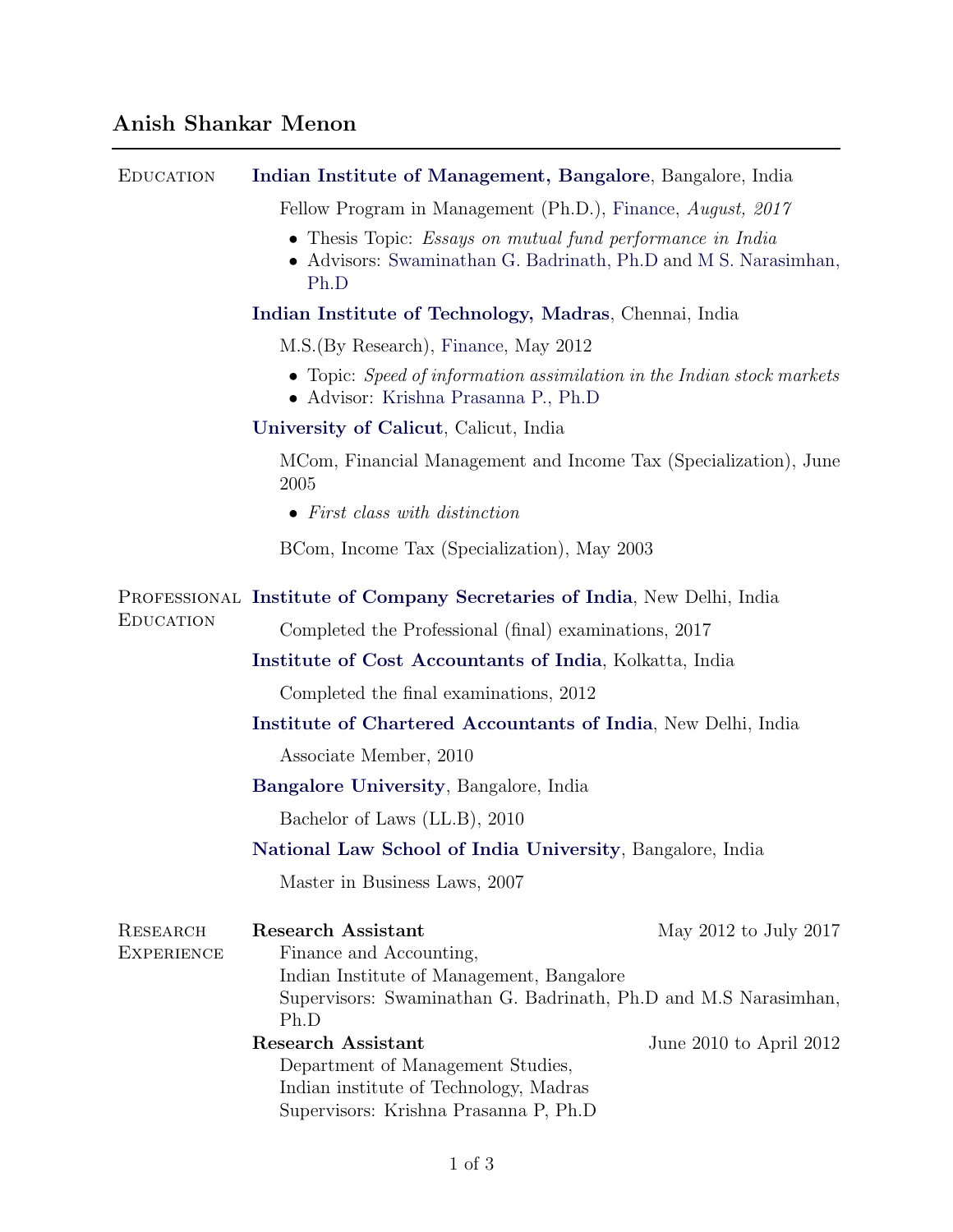| <b>REFEREED</b><br>JOURNAL<br>PUBLICATIONS | 1. Anish S. Menon and Krishna Prasanna P, (2012), The Speed of<br>Stock Price Adjustments to Market Wide Information in India, Asia<br>Pacific Journal of Financial Studies, Blackwell publishers, Vol. 41, No.1,<br>pp.541562                                                                                                                                                                                                                                                                                                                                                                                                                                                     |
|--------------------------------------------|------------------------------------------------------------------------------------------------------------------------------------------------------------------------------------------------------------------------------------------------------------------------------------------------------------------------------------------------------------------------------------------------------------------------------------------------------------------------------------------------------------------------------------------------------------------------------------------------------------------------------------------------------------------------------------|
|                                            | 2. Anish S. Menon and Krishna Prasanna P, (2013), Speed Of Information<br>Adjustment In Indian Stock Indices, IIMB Management Review, Vol<br>No. 25. pp. 150-159                                                                                                                                                                                                                                                                                                                                                                                                                                                                                                                   |
|                                            | 3. Krishna Prasanna P and Anish S. Menon, (2012), Corporate Governance<br>and Stock Market Liquidity in India, International Journal of Behavioral<br>Accounting and Finance, Inderscience Journal; Vol. 3, No. 1, pp. 24-45.                                                                                                                                                                                                                                                                                                                                                                                                                                                      |
|                                            | 4. Krishna Prasanna P and <b>Anish S. Menon</b> , (2012) Information assimilation<br>among Indian Stocks: Impact of turnover and firm size, Journal of<br>Contemporary Management Research, Special Issue, 1-12, pp.48-67.                                                                                                                                                                                                                                                                                                                                                                                                                                                         |
|                                            | <b>PRESENTATIONS</b> • Corporate Governance and Stock Market Liquidity in India', 2nd Finance<br>and Corporate Governance conference, 28-29, April 2011, La Trobe<br>University, Melbourne, Australia.<br>• Presented a paper on "The speed of stock price adjustment to market<br>wide information in India", India Finance Conference, Indian Institute<br>of Management, Bangalore, Bangalore December 21-23, 2011.<br>• Presented a paper on "Information Assimilation among Indian Stocks:<br>Impact of Turnover and Firm size", Athenaeum 2012, Bharathidasan<br>Institute of Management, Trichy during February 11-12, 2012. Won<br>the award for the best paper presented. |
| <b>TEACHING</b><br><b>EXPERIENCE</b>       | Teaching Assistant (Indian Institute of Management, Bangalore)<br>2016<br>Corporate Finance<br>Instructor: Ashok Thampy, Ph.D<br>Corporate Governance<br>Instructor: Padmini Srinivasan, Ph.D<br>Management Accounting<br>Instructor: M S. Narasimhan, Ph.D<br>Financial Accounting<br>Instructor: M S. Narasimhan, Ph.D<br>Investments<br>Instructor: M S. Narasimhan, Ph.D                                                                                                                                                                                                                                                                                                       |
|                                            |                                                                                                                                                                                                                                                                                                                                                                                                                                                                                                                                                                                                                                                                                    |